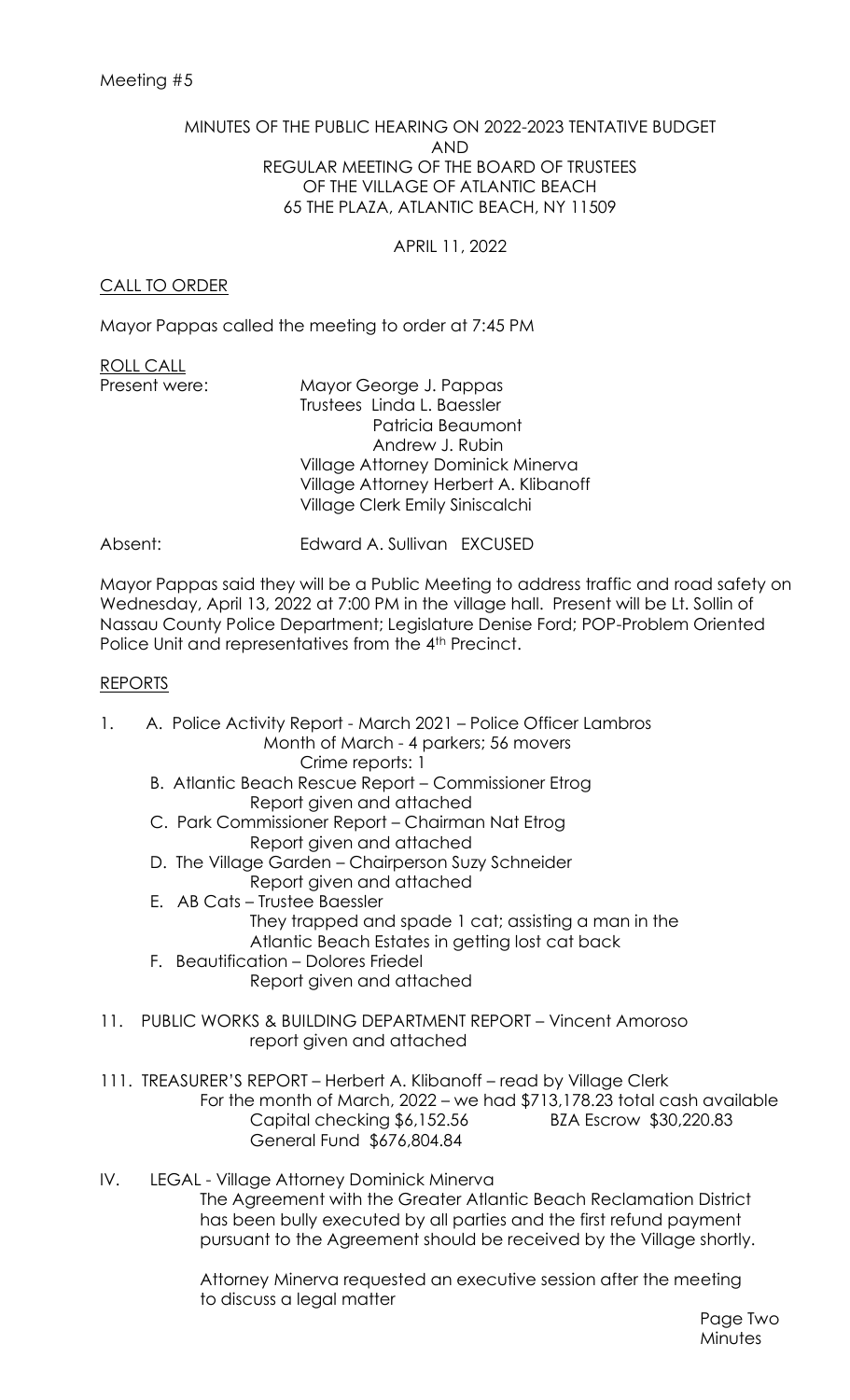#### V. TVASNAC – Carl Baessler Nothing to report

## PUBLIC HEARING ON 2022-2023 TENTATIVE BUDGET

At 8:00 PM Trustee Beaumont made a motion to call the Public Hearing to order on the 2022-2023 Tentative Budget, seconded by Trustee Baessler – all ayes.

The Tentative Budget was presented by Trustee Rubin and residents were given an opportunity to be heard and their questions answered.

| <b>GENERAL FUND</b>                           | <b>GENERAL FUND BUDGET</b> |
|-----------------------------------------------|----------------------------|
| APPROPRIATIONS (Schedule A)                   | 4,135,653                  |
| Less: Estimated Revenue Other                 | 1,220,250                  |
| Than Real Property Taxes                      |                            |
| (Schedule 2A)                                 |                            |
| Less: Capital Cash Surplus                    | 100,000                    |
| <b>Balance of Appropriations to be Raised</b> | 2,815,403                  |
| By Real Property Tax Levy                     |                            |
| <b>Total Taxable Assessed Valuation</b>       | 1,575,506                  |
| (Entire Village Less Exempt Properties)       |                            |
| Tax Rate per \$100 of Assessed Valuation      | 1.7868                     |
| <b>TENNIS FUND</b>                            |                            |
| <b>Estimated Revenue</b>                      | 41,000                     |
| <b>Estimated Expenditures</b>                 | 25,000                     |

Tentative Budget 2022/2023 was adopted as presented Motion by: Trustee Beaumont Seconded by: Trustee Baessler All ayes

#### GOOD AND WELFARE

Residents had various questions and concerns

Dogs running loose – Mayor Pappas said everyone should have a tag on their dog; Cars blocking sidewalk

## RESOLUTION - Village Election

Trustee Baessler moved the adoption of the following:

WHEREAS, the next general Village Election for officers will be held on June 21, 2022 at the Village Hall, 65 The Plaza, Atlantic Beach, NY and

WHEREAS, no person shall be entitled to vote in any Village Election whose name does not appear on the Register of the Election District in which he claims to be entitled to vote, and

WHEREAS, the Village has abolished registration days - all those wanting to vote in the Village Election must be registered with the County Board of Elections. BY ORDER OF THE VILLAGE BOARD

# VILLAGE CLERK EMILY SINISCALCHI

NOTE: last day to register with the County Board of Elections to be eligible to vote in Village Elections is June 10, 2022

The foregoing was seconded by Trustee Beaumont and by the following vote:

| Ayes: | Mayor George J. Pappas     |  |
|-------|----------------------------|--|
|       | Trustees Linda L. Baessler |  |
|       | Patricia Beaumont          |  |
|       | Andrew J. Rubin            |  |
| Noes: | <b>None</b>                |  |

Page Three **Minutes** 4/11/2022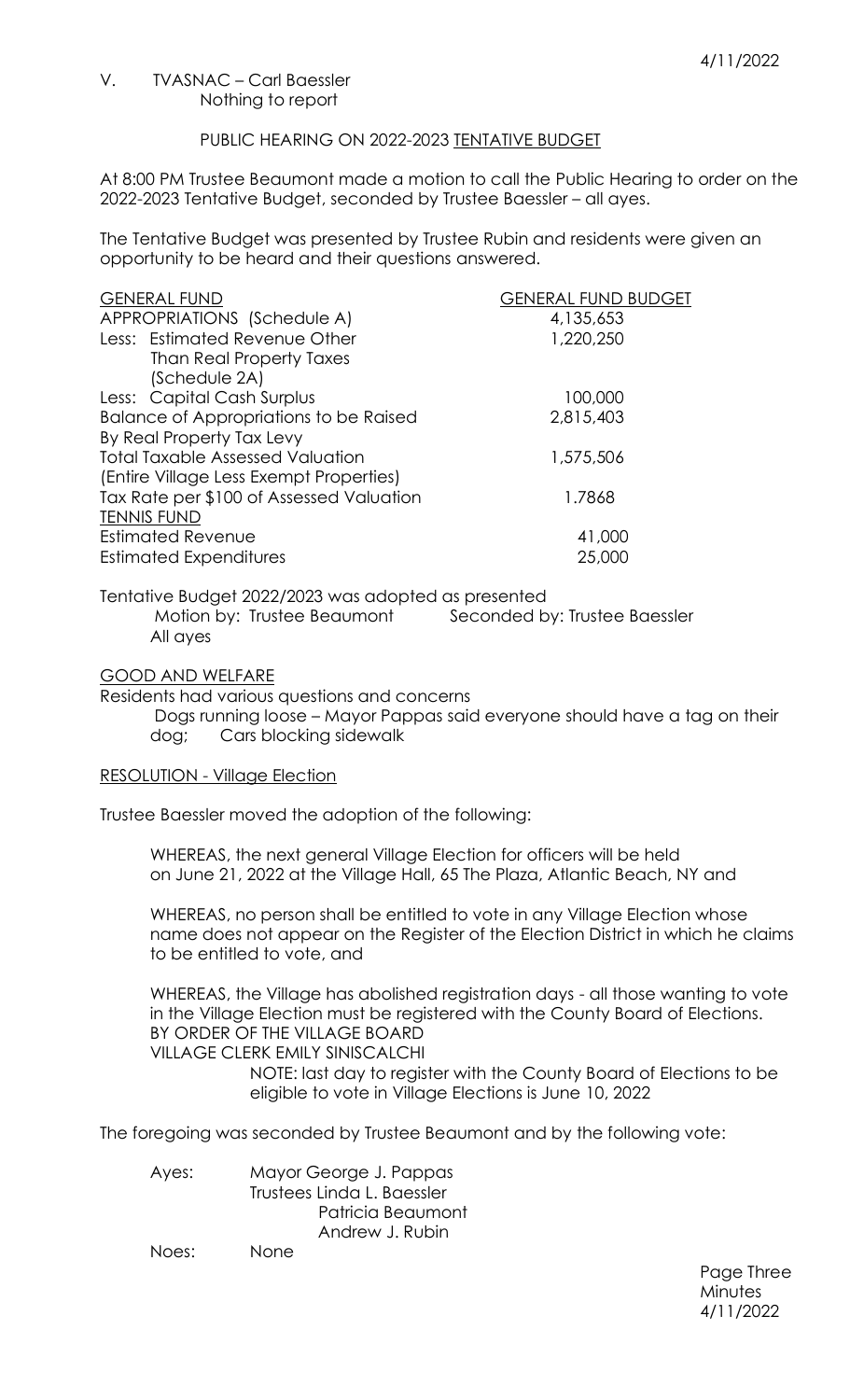## RESOLUTION - Appointment of Election Inspectors June 21, 2022 Election

Trustee Rubin moved the adoption of the following:

RESOLVED, that pursuant to Section 15-116 of the Election Law, the people on the attached list are appointed as Inspectors of Election (subject to their availability) and shall be paid at the following rate: \$125.00 for Election Day for each inspector and \$175.00 for Election Day Chairlady.

The foregoing was seconded by Trustee Beaumont and passed by the following vote:

Ayes: Mayor George J. Pappas Trustees Linda L. Baessler Patricia Beaumont Andrew J. Rubin Noes: None

### RESOLUTION – Polling Place

Trustee Baessler moved the adoption of the following:

RESOLVED, that the polling place for the June 21, 2022 election be held at the Village Hall between the hours of 7:00 AM and 9:00 PM.

The foregoing was seconded by Trustee Rubin and passed by the following vote:

| Ayes: | Mayor George J. Pappas     |
|-------|----------------------------|
|       | Trustees Linda L. Baessler |
|       | Patricia Beaumont          |
|       | Andrew J. Rubin            |
| Noes: | <b>None</b>                |

#### RESOLUTION – Sunny Atlantic Partners LLC – Lease 2022 season parking lot rental

Trustee Beaumont moved the adoption of the following:

RESOLVED, to grant parking lot rental southeast corner Ocean Boulevard And The Plaza to Sunny Atlantic Partners, LLC for the 2022 season in the Amount of \$25,000 - \$1,000 payable by June 2, 2022 and balance on or Before July 1, 2022.

The foregoing was seconded by Trustee Baessler and moved by the following vote:

| Ayes:              | Mayor George J. Pappas     |  |
|--------------------|----------------------------|--|
|                    | Trustees Linda L. Baessler |  |
|                    | Patricia Beaumont          |  |
|                    | Andrew J. Rubin            |  |
| $h \sim \sim \sim$ | $\mathbf{N}$ $\sim$ $\sim$ |  |

Noes: None

Page Four **Minutes** 4/11/2022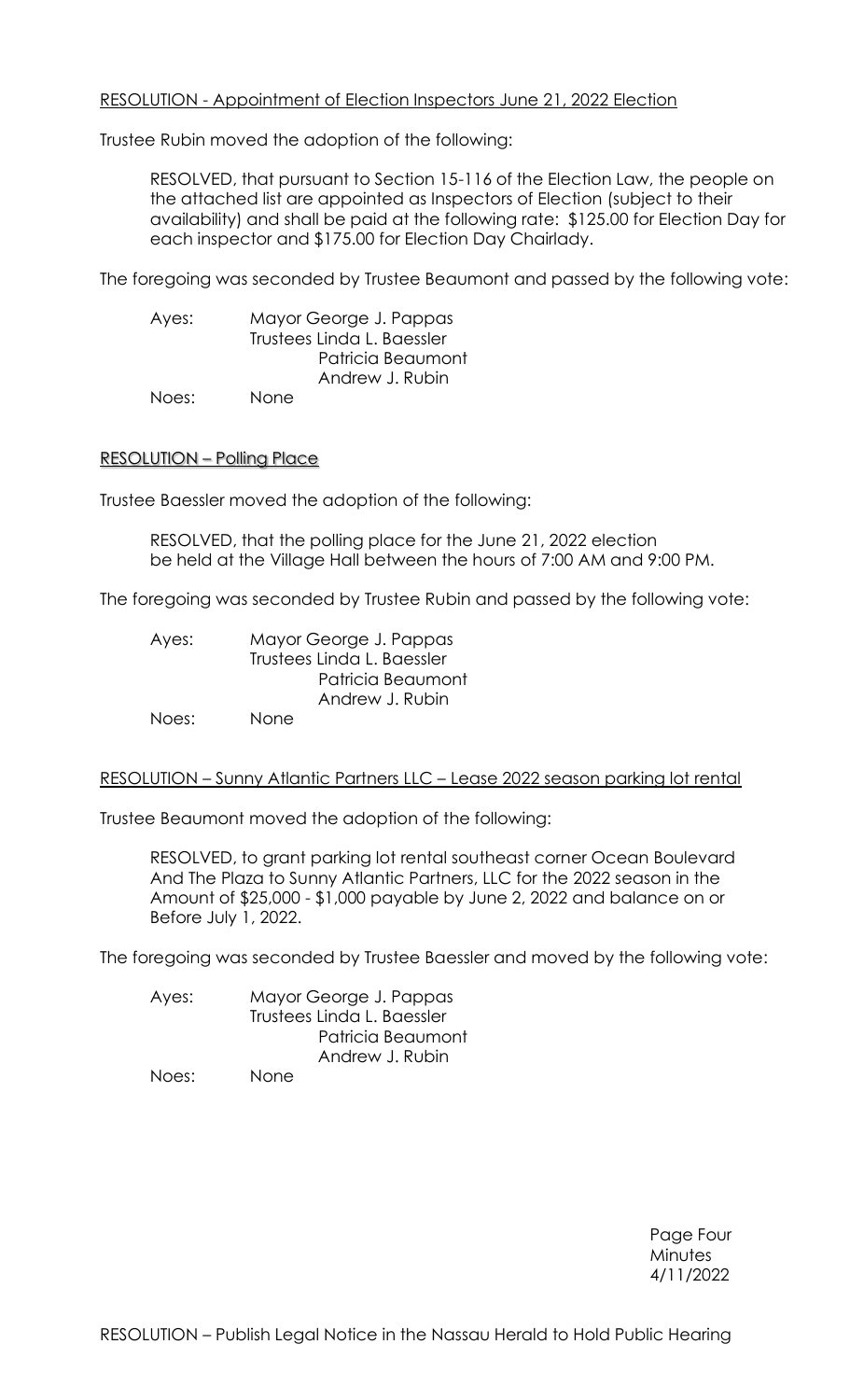Trustee Beaumont moved the adoption of the following to publish legal notice in the Nassau Herald:

> VILLAGE OF ATLANTIC BEACH Public Hearing on the Annual Storm Water Management Report – MS4

Notice is hereby given that on Monday, May 9, 2022 at 7:45 PM in the Village Hall, 65 The Plaza, Atlantic Beach, NY the Board of Trustees will hold a public hearing.

A copy of the text will be on file in the office of the Village Clerk. At such public hearing interested persons will be given an opportunity to be heard.

BY ORDER OF THE BOARD OF TRUSTEES Emily Siniscalchi, Village Clerk Dated: April 11, 2022

The foregoing was seconded by Trustee Beaumont and passed by the following vote:

Ayes: Mayor George J. Pappas Trustees Linda L. Baessler Patricia Beaumont Andrew J. Rubin

Noes: None

## TRAFFIC DIRECTION CHANGES 2022 SUMMER SEASON - Coronado & Daytona Streets

Trustee Baessler moved the adoption of the following:

RESOLVED, to change the direction on Coronado and Daytona Streets from one way South to one way north between Atlantic and Pacific Boulevards from Memorial Day to Labor Day and notify residents prior to change.

The foregoing was seconded by Trustee Beaumont and passed by the following vote:

Ayes: Mayor George J. Pappas Trustees Linda L. Baessler Patricia Beaumont Andrew J. Rubin

Noes: None

## APPROVAL OF MINUTES

The minutes of the March 14, 2022 Regular Meeting and April 1, 2022 Tax Lien Sale minutes were accepted as written by the Village Clerk.

> Page Five **Minutes** 4/11/2022

## APPROVAL OF BILLS

Trustee Beaumont moved the adoption of the following: